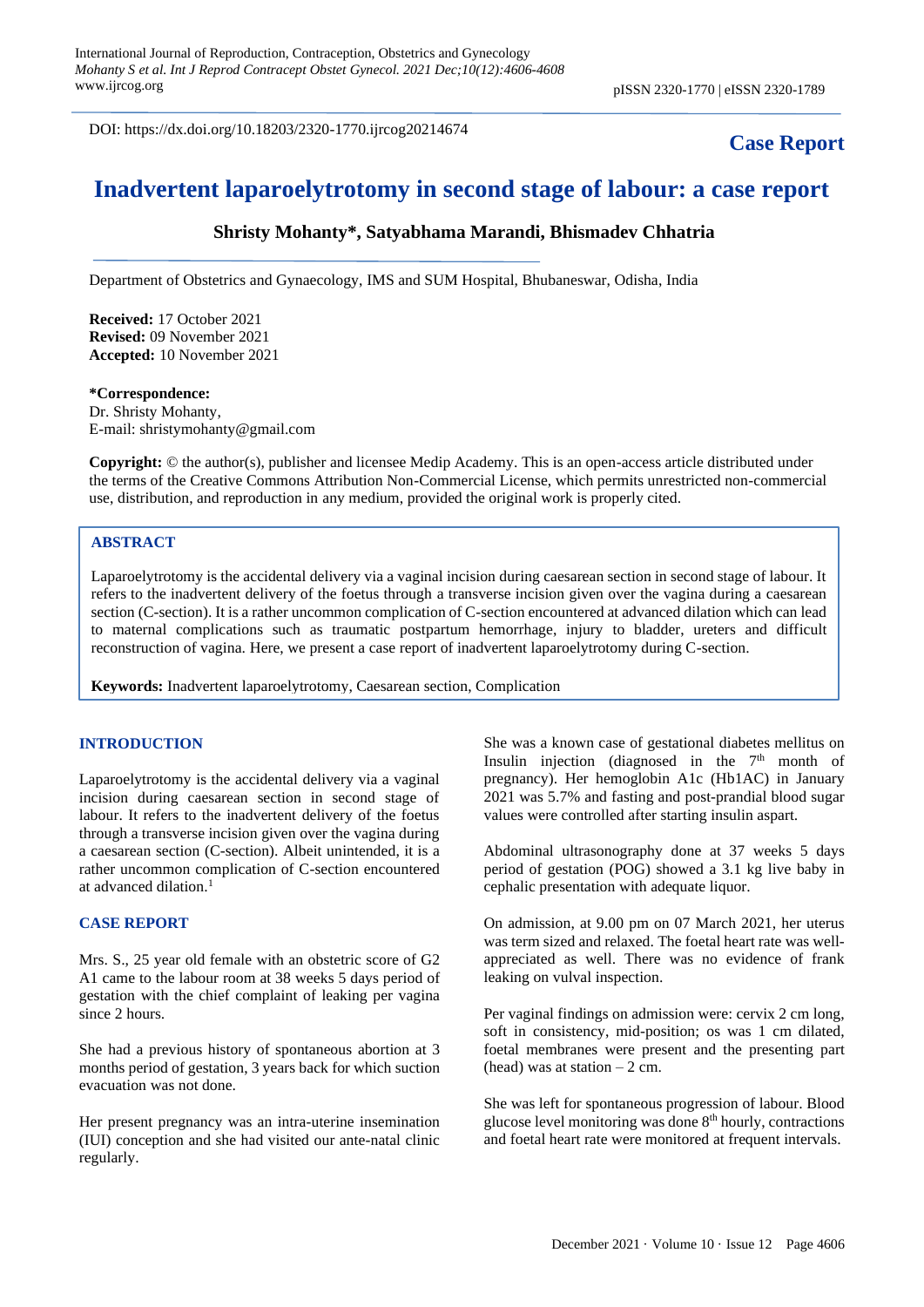7 hours after admission, i. e. at 4.00 am 08 March 2021, she was getting 2 contractions lasting for 20 seconds in 10 minutes. Per vaginal reassessment revealed cervical effacement of 50 %, os dilation of 2.5 cm, membranes were present and head station was - 2 cm.



**Figure 1: Bandl's ring.**

At 8.00 am on 8 March 2021, she was getting 3-4 contractions lasting for seconds in 10 minutes. Vaginal reassessment showed that the cervix was fully effaced, os was 10 cm dilated, membranes were applied. Artificial rupture of membranes was done following which 10 ml of meconium stained liquor drained. Small scalp folding was palpable and head station was zero.

Emergency lower segment caesarean section (LSCS) was done with the indication being "early features of obstruction with foetal distress."

#### *Intra-operative findings*

On opening the abdomen, bowel distension was visualised. The urinary bladder appeared oedematous. Uterus showed Bandl's ring formation. Transverse incision was given and baby was delivered. A 3.78 kg male baby was delivered by vertex at 9.17 am on 08 March 2021. Baby cried immediately after birth.

Liquor amnii was reduced and meconium staining was present. Placenta and membranes were delivered in toto.



**Figure 2: Incision site with extension sutured.**



**Figure 3: Uterus after suturing.**

On attempting uterine closure, it was found that the incision was over the vagina.

There was complete shearing of anterior and posterior vaginal wall. Colporrhexis of anterior vaginal wall on the left side of size 5 cm was noted. Reconstruction was done along with bilateral uterine artery ligation. All the margins of the uterus were approximated maintaining haemostasis. Peritonisation was done. Bladder was intact. Abdominal closure was done in layers and skin was sutured by mattress sutures.

Patient was kept nil per oral for 24 hours and Foley's catheter was kept in-situ for 7 days. Post-operative period was uneventful.

#### **DISCUSSION**

This case shows how the vagina is mistaken for the lower uterine segment (LUS) while giving incision in second stage caesarean section. It is important to recognize the error in judgement and repair accordingly. But first and foremost, it is of utmost importance to avoid such errors. The anatomy of lower uterine segment should be wellunderstood to prevent such occurrences.

In advanced labor, lower uterine segment is stretched out and considerable vaginal advancement occurs. It may lead to maternal morbidity such as traumatic postpartum hemorrhage, injury to the bladder/ureters and difficulty in reconstructing the vagina.<sup>1-6</sup>

The upper uterine segment has the peritoneum adhered to it. It is quite difficult if not impossible to separate the peritoneum from the uterus here. Whereas, the lower uterine segment has a loose covering of peritoneum which is easily separable.

The transition of this adherent peritoneum to loose or "free" peritoneum is the utero-vesical fold. This landmark has to be identified because this defines where the lower uterine segment begins from.

When C-section is performed in a case of obstructed labour with full dilation of the cervix, it is quite difficult to identify the LUS. The LUS in such cases is usually